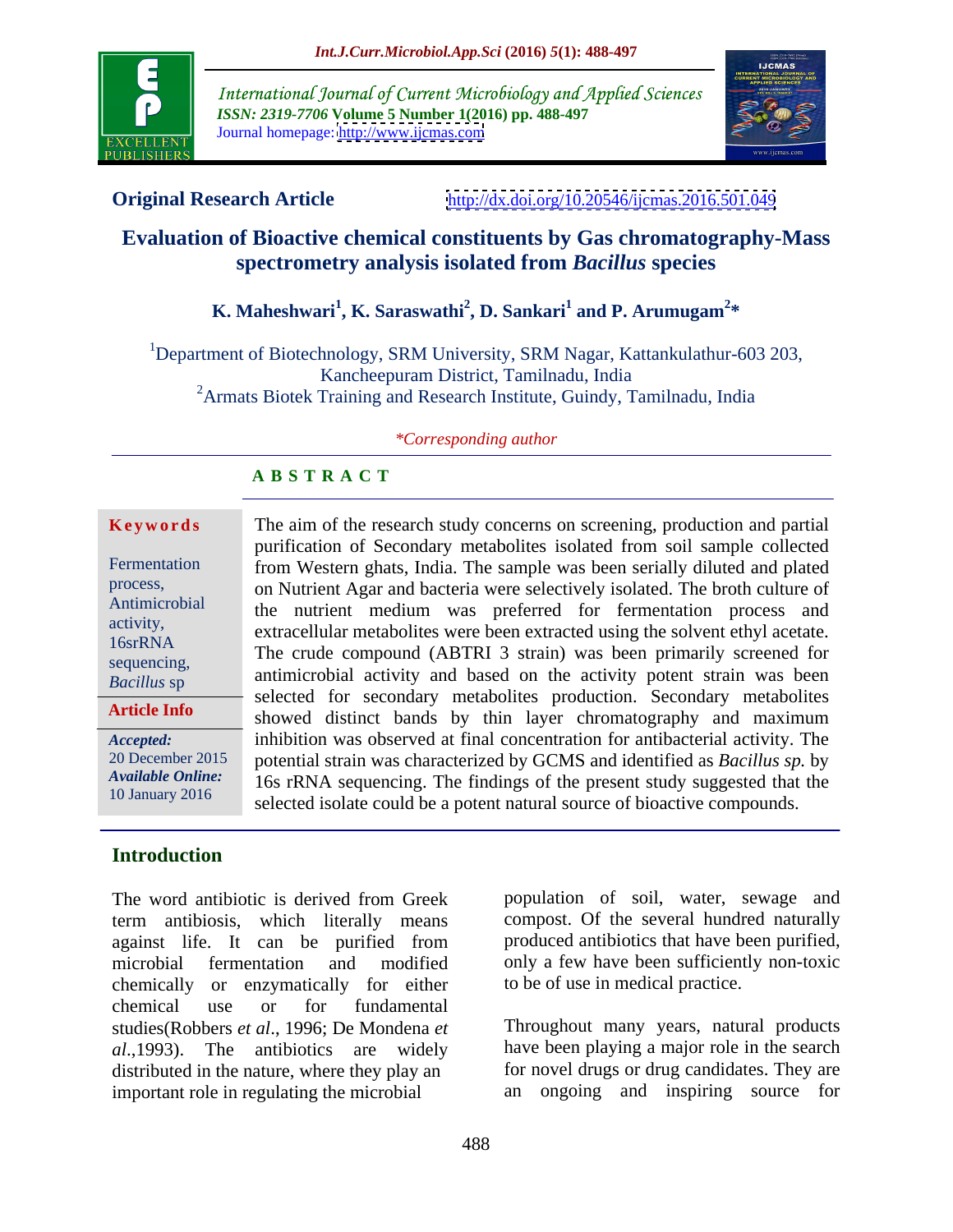50% of the drugs prescribed in the USA are primary metabolite synthesis (Beardy et al., natural products or semisynthetic derivatives 2005). Secondary metabolites do not play a (Schneider *et al.,*2008*).*The most prominent

Bacteria constitute a large domain of prokaryotic microorganisms. Typically a few micrometers in length, bacteria have a by producing pigments (Blats *et al*., 2008). number of shapes, ranging from spheres to rods and spirals (Usha.,2011) There are typically 40 million bacteria cells in a gram approximately  $5x10^{30}$  bacteria on Earth,

While plants and plant extracts have been medicine for thousands of years, the *al.*, 2011). discovery and investigation of bacterial and compounds and lead structures in the quest for drug candidates against infectious

Among them are therapeutically used using simpler organisms like E. coli., alkaloids like ergotamine, the resulting in the production of groups of immunosuppressive peptide cyclosporine A, drugs that include antibiotics like other peptidic compounds like penicillin and cephalosporin, the polyketide lovastatin and terpenes and alkaloids, attempts to the antibacterial terpenoid fusidic acid synthesize bacterial aromatic polyketides

Most of the bio active compounds are secondary metabolites. Secondary metabolites and secondary secondary secondary

researchers due their enormous structural metabolites are typically organic compounds diversity and complexity. Today, more than produced through the modification of producers of natural products can be found reproduction like primary metabolites do, within three groups of organisms: plants, and are typically formed during the end or bacteria (actimycetales, mycobacteria and near the stationary phase of growth (Challis cyanobacteria) and fungi. and Hopwood, 2003). In many of the primary metabolite synthesis (Beardy *et al*., 2005). Secondary metabolites do not play <sup>a</sup> role in growth, development, and identified secondary metabolites have a role in ecological function, including defence mechanism(s), by serving as antibiotics and

of soil and a million bacterial cells in a bacteriocins. Based on their ability to millilitre of fresh water. There are produce a wide range of secondary <sup>30</sup> bacteria on Earth, metabolites are have biological actions such forming a biomass which exceeds that of all as anti bacterial and fungal activity. The plants and animals.(Mire *et al.*, 2014). anti-infective metabolism of the genera is playing an important role in traditional amino acid metabolism. (Ajijur Rahman *et*  Secondary metabolites are also called as anti-infective metabolites, such as dominated compounds derived from the polyketide pathway and from elaboration of *al*., 2011).

fungal natural products had only been made Natural products are pharmacologically or possible with the discovery penicillin in biologically potent chemical compounds 1929, metabolites of microbial origin are produced by living organisms. Bacterial known for valuable supply of new aromatic polyketides include the antibiotic diseases, cancer and many other illnesses cancers. Because many of these natural (Koehn and Carter, 2005; Newman and products are synthesized by organisms that Cragg, 2007). are difficult to collect, grow and maintain, the antibacterial terpenoid fusidic acid synthesize bacterial aromatic polyketides (Carmichael *et al.,* 1992 and Demain *et al.,* had previously been hindered by the 1999). compounds' complicated assembly process, tetracycline and the compound doxorubicin, used in the treatment of breast and other researchers have sought to produce them using simpler organisms like *E. coli*., resulting in the production of groups of drugs that include antibiotics like erythromycin and vancomycin, as well as terpenes and alkaloids, attempts to most for engineering and mass producing these compounds.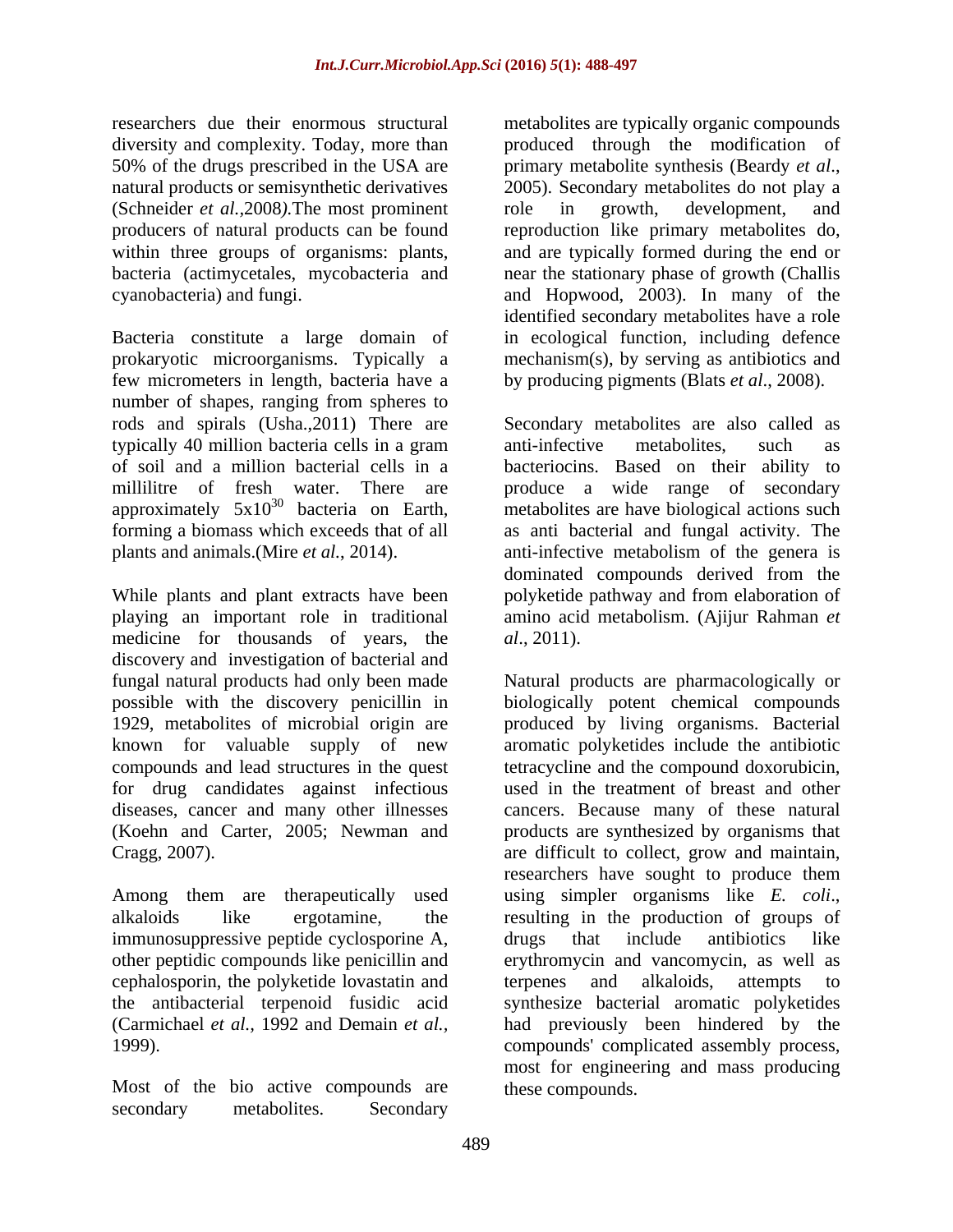The samples were collected from Tamilnadu kerala border, Madurai and Sadhuragiri hills (Western Ghats) Tamilnadu using sterile polythene bags and transported to **Extraction of Secondary Metabolites from**  laboratory. The sample was been serially Selected Isolate diluted  $(10^{-1}$  to  $10^{-9})$ , followed by spread ) ,followed by spread other types of the soil. Morphologically different isolates were selected, subcultured

Nutrient agar was prepared, sterilized and well diffusion method to confirm the poured into sterile Petriplates and the media was allowed to solidify. The isolated bacteria was been perpendicularly streaked **Partial purification of secondary** (5cm measurement) on each plate. The **metabolites by thin layer chromatography** plates were incubated for 24 hours. 24 hrs old human bacterial pathogens such as *Staphylococcus aureus, Bacillus subtilis, Escherichia coli* and *Klebsiella pneumoniae* were streaked (3cm measurement) by 2004. perpendicular streaking method, incubated The ethyl acetate extract of crude compound

Nutrient agar and potato dextrose agar was prepared separately in equal volume, together and poured into sterile petriplates and the media was allowed to solidify. A

**Materials and Methods** disc(8mm) of fungi *Aspergillus niger* was **Sample Collection and Isolation of** the partial growth of the fungi, the isolated **Bacteria** bacteria was perpendicularly streaked (5cm placed in one side of the petriplate and after measurement) on each plate. The plates were incubated for 24-48hours and observed for inhibition.

## **Selected Isolate**

plate method. The plates were incubated at The effective strain resulted from the 28°C for 3-5 days (Srividhya *et al*., 2009). screening process was been processed for The same procedure was followed for the extraction of crude compounds by ethyl and maintained on nutrient agar slants and was kept in an orbital shaker for incubation preserved at 4°C. for 7days in order to reach maximum **Screening for Bioactivity against Various** was centrifuged at 8000 rpm for 15 minutes **Pathogens** and the supernatant was collected and mixed **Primary screening against human** extracted crude compounds were dried at **bacterial pathogens bacterial pathogens a 10°C**. The crude compound was been acetate extraction method. The strain was inoculated in Nutrient broth and the broth production. After incubation culture broth with an equal volume of ethyl acetate. The processed for secondary screening by agar well diffusion method to confirm the presence of bioactive metabolites.

# **Partial purification of secondary**

The technique for separation of bioactive compounds extracted from bacteria was achieved through the method of Hao *et al*., 2004.

overnight and observed for inhibition. was further subjected to TLC to study its **Primary Screening against Human** on pre-coated silica plates and developed **Fungal Pathogen** with Ethyl acetate : hexane mixture in sterilized and both the media were mixed appeared was optimized and Rf values of the compound profile. The extract was spotted varying ratio. The run TLC plates were visualized under UV illumination and iodine vapours. The ratio in which distinct bands bands was calculated.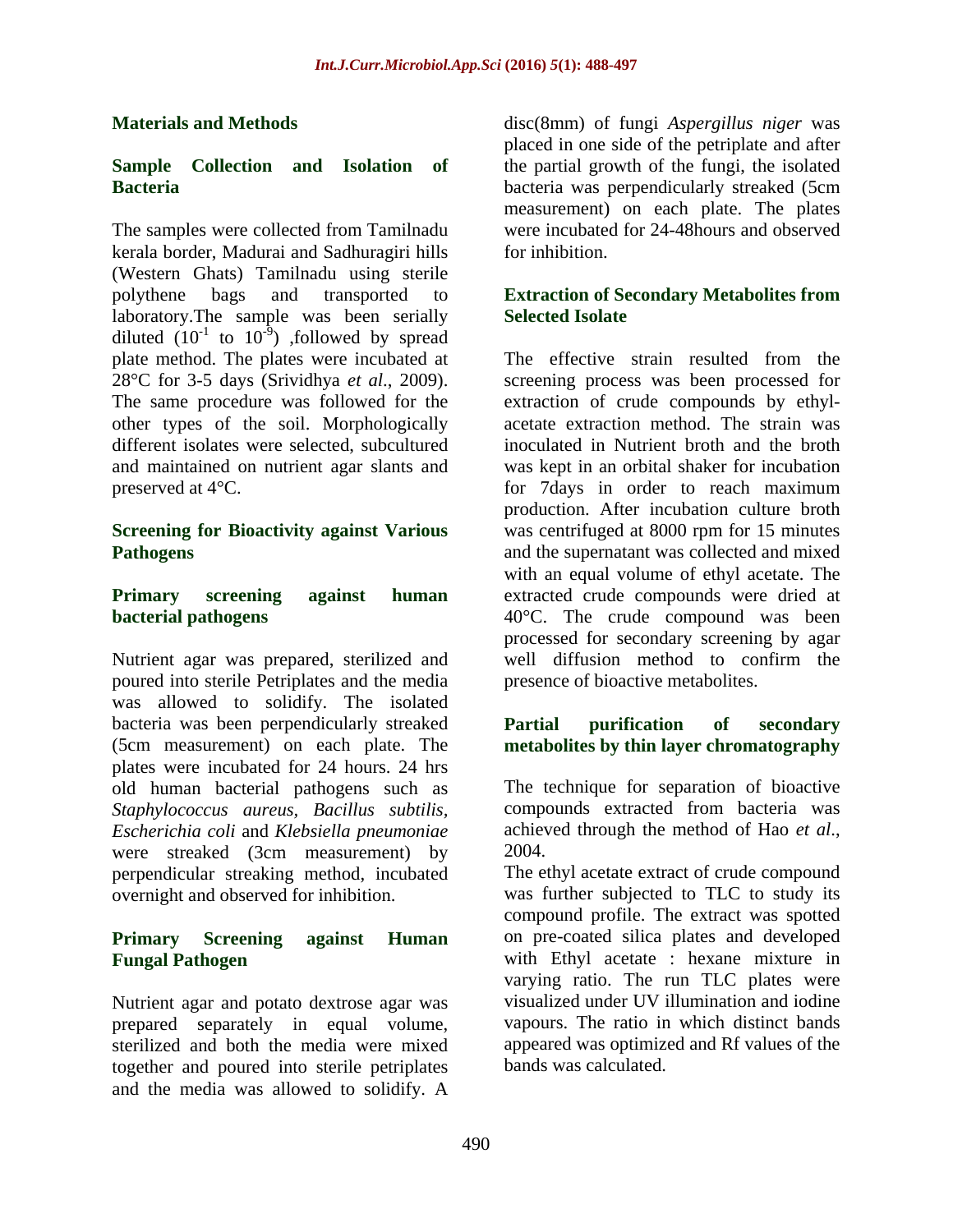## **Bioactivity of the crude compound by**

*Staphylococcus aureus Bacillus subtilis, Escherichia coli* and *Klebsiella pneumoniae* were swabbed on sterile Nutrient agar plates. The stock solution was prepared *i.e,* 10mg/ml (crude compound/DMSO). Then, 5 wells (8mm diameter) were made by using a sterile cork borer. The 4 different **Screening for bioactivity against various** concentrations (250µg, 500µg, 750µg and pathogens 1000µg) of the test sample were loaded in the wells. Tetracycline was used as control. **Primary** screening against human The plates were then incubated at 37ºC for 24h. After incubation the inhibition diameter

chromatography and mass spectrometry (GC-MS) method, (TSQ QUANTUM XLS).

## **Strain Identification by 16S rRNA**

The DNA was isolated by QIAGEN DNA isolation kit (Qiagen) and amplified by PCR the 16S ribosomal RNA sequence database. Aspergillus niger was recorded as

Morphologically different isolates were

Calculation of Rf value: selected, sub-cultured and maintained on Rf value = Distance travelled by solute / usage. All the plates were observed with Distance travelled by solvent. bacterial colonies by serial dilution after an **Well diffusion assay (Eloff, 1998)** (sadhuragiri soil) and so it was sub-cultured 24 h growing bacterial cultures plates were observed with a well grown nutrient agar slants and preserved for further incubation of 24hours. The distinct colonies were well observed in  $10^{-9}$  dilution  $-9$  dilution dilution and the state of the state of the state of the state of the state of the state of the state of the sta onto NA plates and incubated and so the adherence. The cultures were named as ABTRI 1, ABTRI 2, ABTRI 3, ABTRI 4, ABTRI 5, ABTRI 6, ABTRI 7, ABTRI 8 and ABTRI 9 and these cultures were used for identification process.

## **pathogens**

### **Primary screening against human bacterial pathogens**

was measured. The ABTRI 1-9 were tested for their **Identification of Bioactive Metabolites** streaking. From the 9 strains, ABTRI 3 was The active eluent compounds from TLC was selected based on inhibition The zone plates were identified using gas of inhibition for ABTRI 3 against *Bacillus* antibacterial activity by perpendicular selected as an effective strain and ABTRI 3 was selected based on inhibition. The zone *subtilis* was recorded as 1.2cm. The ABTRI 3 was effective and so it was selected to check the antifungal property.

### **Sequencing Primary screening against human fungal pathogen**

as per user manual. The sequences were activity by perpendicular streaking. The analyzed using the Basic Local Alignment ABTRI 3 was screened for antifungal Search Tool (BLAST) software activity against *Aspergillus niger.* The zone [\(http://www.ncbi.nlm.nih.gov/blast\)](http://www.ncbi.nlm.nih.gov/blast) against of inhibition for ABTRI 3 against **Results and Discussion Results and Discussion Results and Discussion Results and Discussion Results and Property Results** and **Results** and **Results** and **Results** and **Results** and **Results** and **Results** and **Sample Collection and Isolation of** exhibited both antibacterial and antifungal Bacteria **Bacteria activity.** Thus, ABTRI 3 was selected for The ABTRI 3 was tested for their antifungal *Aspergillus niger* was recorded as 2.6cm.The ABTRI 3 was screened for antibacterial and antifungal activity. From the results, it is evident that ABTRI 3 compound production.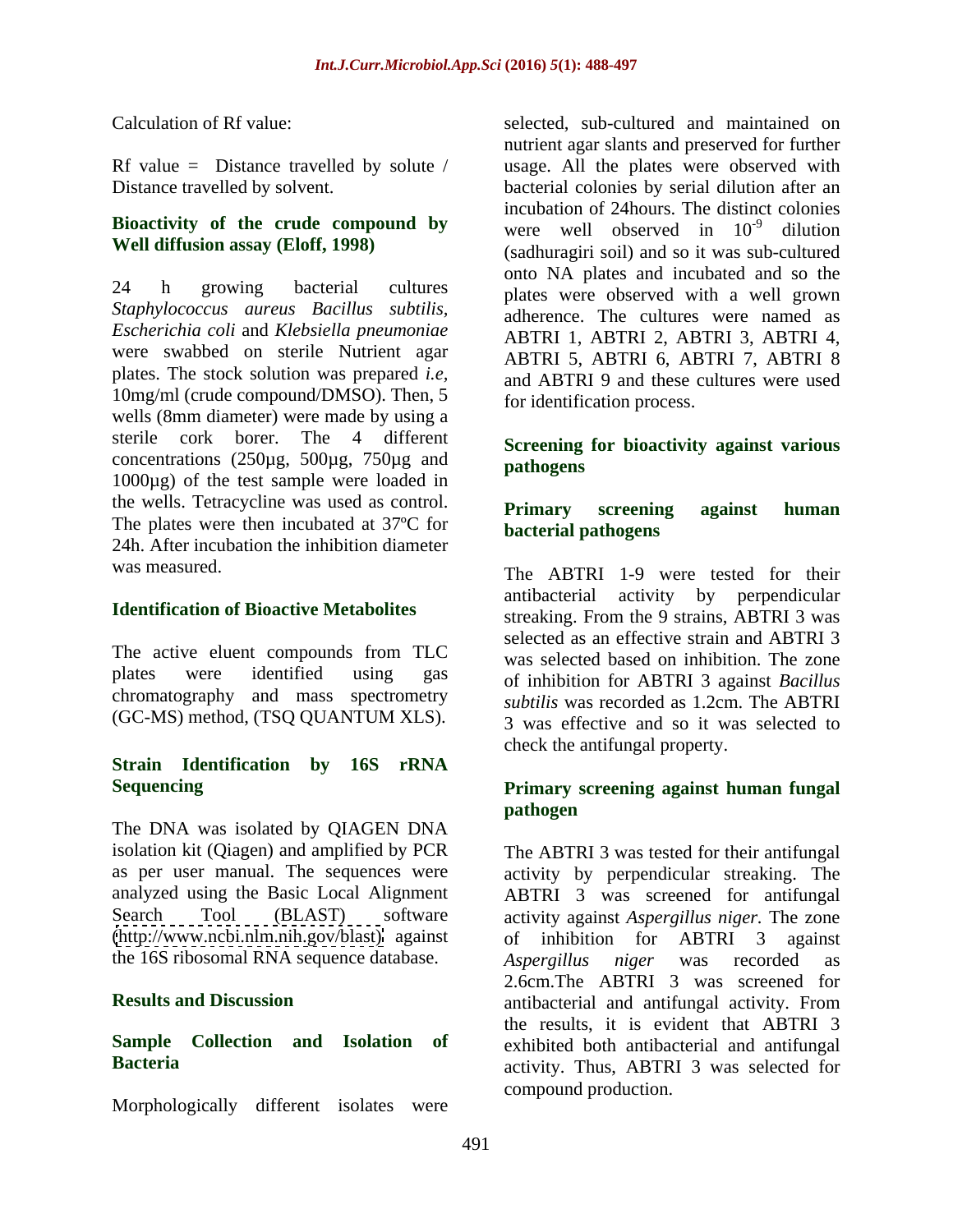## **Extraction of Secondary Metabolites from**

method, the solvent layer was collected and

## **metabolites by thin layer chromatography**

compounds were identified based on the

### **Bioactivity of the crude compound by Well diffusion method**

The crude compound showed antibacterial sequencing activity against the organisms. The ABTRI 3

The extracted bioactive compound was subjected to well diffusion assay to study its *K.pneumoniae*, *B.subtilis* and *E.coli*. The compound showed maximum inhibition

Interpretation of mass spectrum of GC-MS Institute Standard and Technology (NIST) having more than 62,000 patterns. The mass

**Selected Isolate Compared** with the spectrum of the known After 24 hours of the ethyl acetate extraction The names of the components of the test condensed to obtain the crude extract. This constituents with their retention time (RT), resulted in yellow coloured, thick viscous molecular weight (MW) Molecular formula extract. (MF), concentration (peak area %) were **Partial purification of secondary** GCMS analysis of crude compound showed Partial purification of secondary metabolites dimethylethyl)Phenol having retention time was done by TLC method. Active 21.26 (RT) and peak area 5.90% , followed optimized solvent system. Hydroxylamine having retention time 21.37 The TLC profile of the crude extract of retention time 25.21 (RT) and peak area ABTRI 3 showed distinct band with  $R_f$  value 1.91%, Nonanedioic acid having retention 1.4, under UV illumination as given in fig.1. time 23.32 (RT) and peak area 0.69%, These compounds might be responsible for Allylmethallyl ether having retention time antimicrobial activity of crude extract. 18.94 (RT) and peak area 0.61%. Other spectrum of the unknown component was components stored in the NIST-011 library. materials were ascertained. The active determined in Table.2 and fig. A. The 20 bioactive compounds with high  $concentration$  of  $2,4-bis(1,1$ by some constituents such as (RT) and peak area 1.87% , 3- Heptafluorobutyroxy tetradecane having constituents ranged with varying retention time and peak area.

### **Strain Identification by 16S rRNA sequencing**

showed maximum activity against *Bacillus*  The selected bacterial strain (ABTRI 3) was *subtilis* as depicted in table. 1. sequenced and identified as *Bacillus*  antibacterial property against *S.aureus*, depicted in fig.2 was identified as *Bacillus amyloliquefaciens.* Using similarity search program, BLAST (Basic Local Alignment Search Tool), the bacterial isolate as *amyloliquefaciens*.

against *Bacillus subtilis* with ZOI of 14mm For the preparation of inoculum, the at a concentration of 1000µg/ml. but potential strain was inoculated on the **Identification of Bioactive Metabolites** 18hours. About 10% of bacterial inoculum was done using the database of National medium was incubated in rotary shaker for nutrient broth and incubated at 28° C for 18hours. About 10% of bacterial inoculum adjusted to 0.5 McFarland standard was transferred into each 100 ml of fermentation 120 hours at 28°C (Hasan *et al.,* 2009).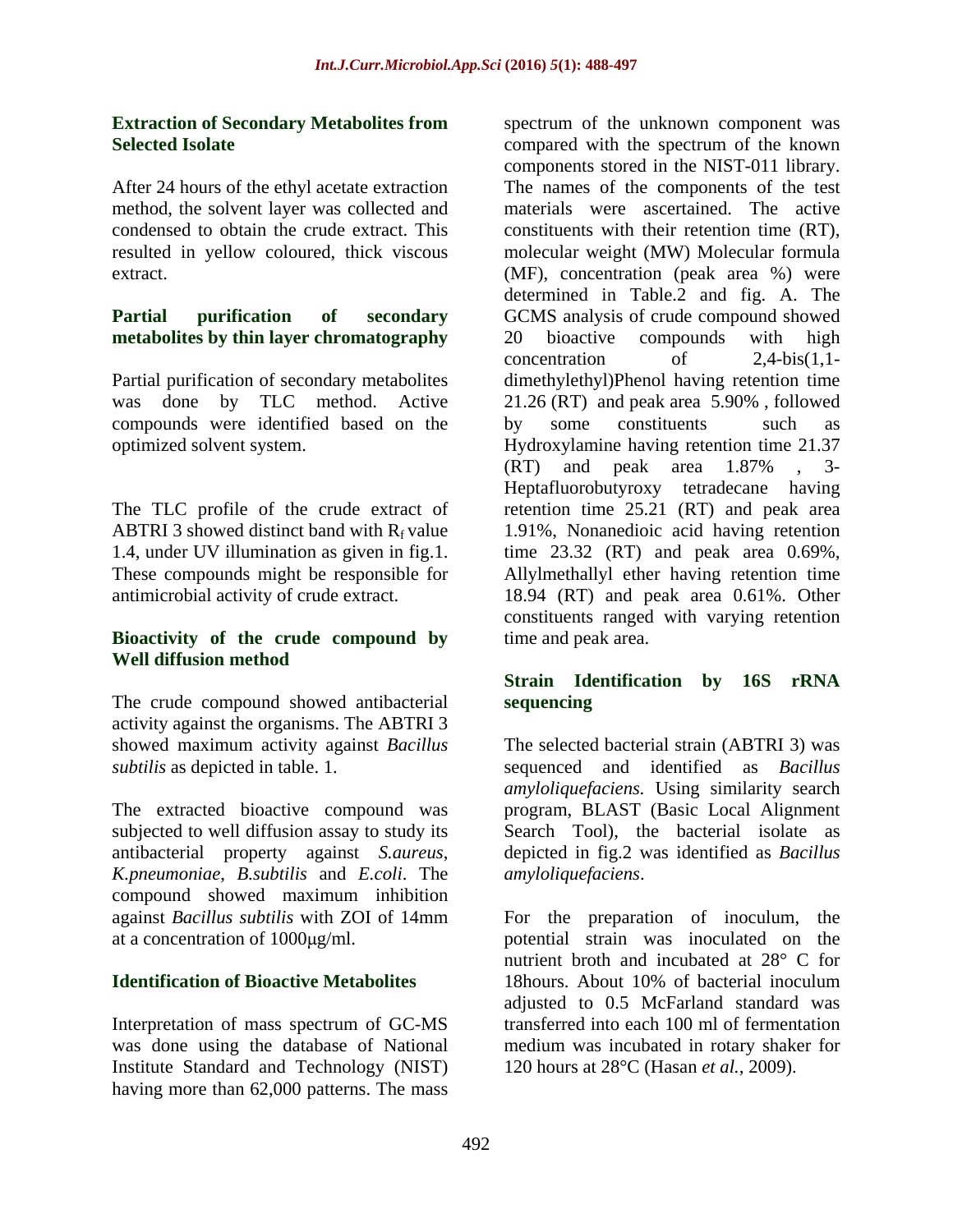| Organism<br>$\sim$ $\sim$ $\sim$ $\sim$ $\sim$ $\sim$ |                            | Zone of inhibition ( $mm^{\circ}$ )                 |         |         |                                            |  |
|-------------------------------------------------------|----------------------------|-----------------------------------------------------|---------|---------|--------------------------------------------|--|
|                                                       | CONTOL                     | $\left  \frac{250 \mu g}{m} \right $ 500 $\mu$ g/ml |         | 1.750   | $750 \mu\text{g/ml}$ 1000 $\mu\text{g/ml}$ |  |
| <i>S.aureus</i>                                       | 23mn                       |                                                     |         |         |                                            |  |
| K.pneumoniae                                          | $\sim$<br>23 <sub>mn</sub> |                                                     |         |         |                                            |  |
| __<br><b>B.</b> subtilis                              | $23$ mn                    | 11mm                                                | $14$ mm | $14$ mm | $14$ mm                                    |  |
| E.coll                                                | 23mm                       |                                                     |         |         | 10 <sub>mm</sub>                           |  |

### **Table.1** Antibacterial activity for the Bioactive Compounds against Human Bacterial Pathogens

### **Table.2** Bioactive Constituents of Crude Compound (ABTRI 3) by GCMS Analysis

| S.No RT<br>Name of the compound                  | <b>MF</b>                                                                                    | Peak Area%<br><b>MW</b> |
|--------------------------------------------------|----------------------------------------------------------------------------------------------|-------------------------|
| $12.16$ Toluene                                  |                                                                                              | 1.63                    |
| $\vert$ 16.58 $\vert$ 5-Hexenoic acid            | $C_6H_{12}O_2$                                                                               | 0.26                    |
| $17.04$ 1-Heptene                                | $C_{7}H_{14}$                                                                                | 0.12                    |
| 4   17.53   $Z-1$ , 9-Hexadecadiene              | $C_{16}H_{30}$                                                                               | 222                     |
| 18.22 Trifluoroacetic acid                       | $C_2HF_3O_2$                                                                                 | 114<br>0.16             |
| $6$   18.85   Benzaldehyde                       | $C_7H_6O$                                                                                    | 106<br>0.46             |
| 18.94   Allylmethallyl ether                     | $\frac{C_7H_{12}0}{C_4H_7C_{10}}$                                                            | 112                     |
| 8   19.84   Butanoyl chloride                    |                                                                                              | 106                     |
| 1-Propene<br>20.00                               |                                                                                              | 2.40                    |
| 10<br>$\vert$ 20.24 $\vert$ 2-Undecanethiol      | $\frac{\rm C_{11}H_{24}S}{\rm C_{7}H_{14}O_{7}}$ $\frac{\rm C_{4}H_{10}O}{\rm C_{4}H_{10}O}$ | 1.64<br>188             |
| $\boxed{11}$   20.35   d-glycero-d-ido-heptose   |                                                                                              | 1.83                    |
| $\vert$ 20.58 $\vert$ 1-Butanol<br>1/2           |                                                                                              | $1.00\,$                |
| $\boxed{20.97}$ 6-Nonynoic acid<br>13            | $C_9H_{14}O_2$                                                                               | 154<br>1.59             |
| $21.26$ $2,4-bis(1,1-dimethylethyl)Phenol$<br>14 | $C_{14}H_{22}O$                                                                              | 206<br>5.90             |
| $\vert$ 21.37   Hydroxylamine                    | $C_1H_4NO$                                                                                   | 1.87                    |
| 16   21.90   Cyclopentaneundecanoic acid         | $C_{16}H_{30}O_2$                                                                            | 254<br>1.83             |
| $17 \mid 23.32 \mid$ Nonanedioic acid            | $C_9H_{16}O_4$                                                                               | 188<br>0.69             |
| 18 23.43 Diethyl phthalate                       | $C_{12}H_{14}O_4$                                                                            | 222                     |
|                                                  |                                                                                              |                         |
| $\boxed{20}$   28.50   Amylnitrite               | $C_7H_{13}NO_2$   143   0.34                                                                 |                         |

MF-Molecular Formula., MW-Molecular weight

### **Fig.1** Visualization of Bands by TLC (Under UV) for ABTRI 3

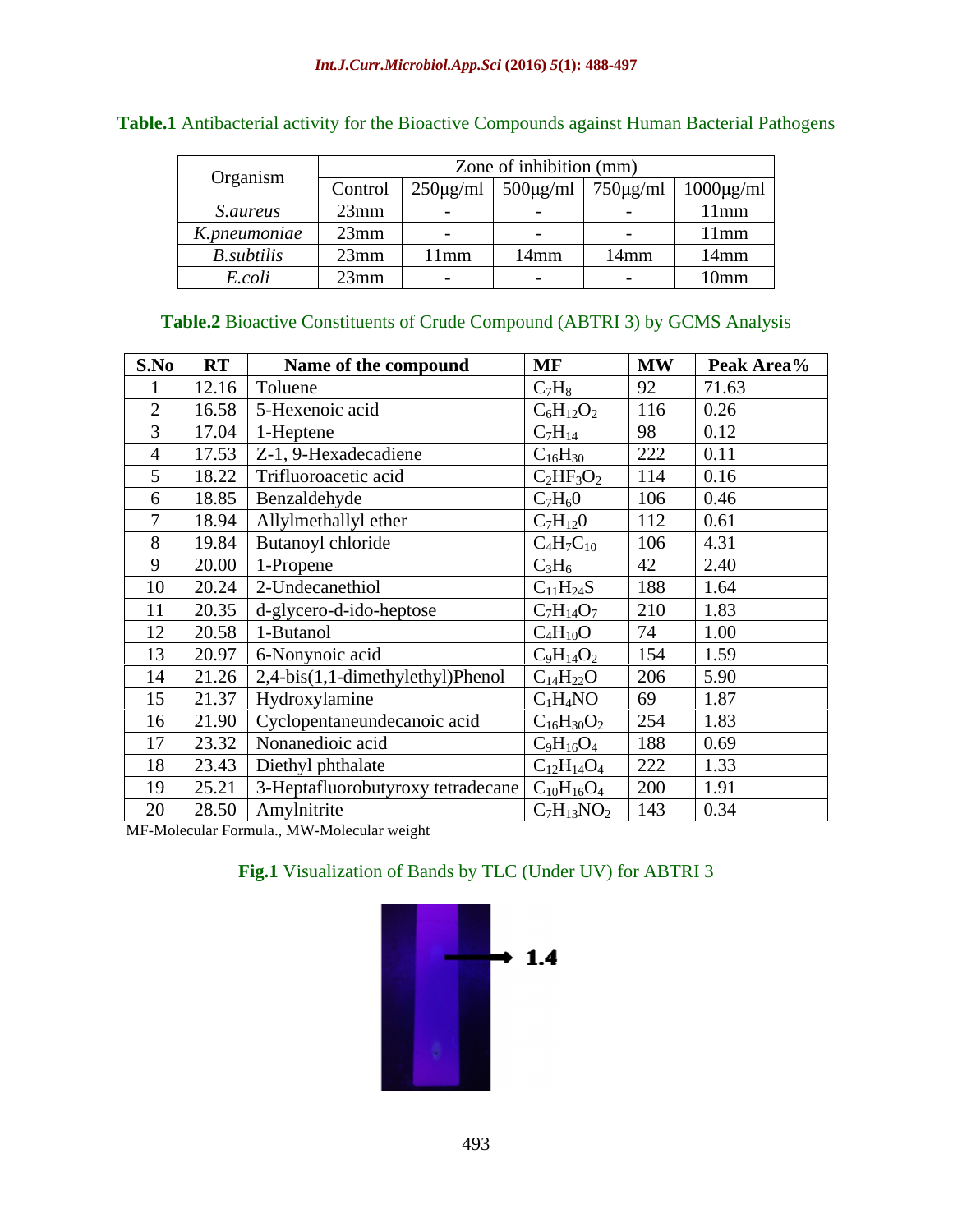### **Fig.2 16s rRNA Sequence of** *Bacillus* **Species**

| $\frac{1}{2}$ or $\frac{1}{2}$ of $\frac{1}{2}$ or $\frac{1}{2}$ of $\frac{1}{2}$ of $\frac{1}{2}$ of $\frac{1}{2}$ of $\frac{1}{2}$ of $\frac{1}{2}$ of $\frac{1}{2}$ of $\frac{1}{2}$ of $\frac{1}{2}$ of $\frac{1}{2}$ of $\frac{1}{2}$ of $\frac{1}{2}$ of $\frac{1}{2}$ of $\frac{1}{2}$ of |     |  |               |                                                              |  |                   |                     |     |  |  |  |  |  |
|--------------------------------------------------------------------------------------------------------------------------------------------------------------------------------------------------------------------------------------------------------------------------------------------------|-----|--|---------------|--------------------------------------------------------------|--|-------------------|---------------------|-----|--|--|--|--|--|
| Range 1:36 to 792 GenBank Graphics<br>W Next Match A Previous Match                                                                                                                                                                                                                              |     |  |               |                                                              |  |                   |                     |     |  |  |  |  |  |
| Score<br>1399 bits(757)                                                                                                                                                                                                                                                                          |     |  | Expect<br>0.0 | Identities<br>757/757(100%)                                  |  | Gaps<br>0/757(0%) | Strand<br>Plus/Plus |     |  |  |  |  |  |
|                                                                                                                                                                                                                                                                                                  |     |  |               |                                                              |  |                   |                     |     |  |  |  |  |  |
| Query                                                                                                                                                                                                                                                                                            | ı   |  |               | GTCGAGCGGACAGATGGGAGCTTGCTCCCTGATGTTAGCGGCGGACGGGTGAGTAACACG |  |                   |                     | 60  |  |  |  |  |  |
| Sbict                                                                                                                                                                                                                                                                                            | 36  |  |               | GTCGAGCGGACAGATGGGAGCTTGCTCCCTGATGTTAGCGGCGGACGGGTGAGTAACACG |  |                   |                     | 95  |  |  |  |  |  |
| Query                                                                                                                                                                                                                                                                                            | 61  |  |               | TGGGTAACCTGCCTGTAAGACTGGGATAACTCCGGGAAACCGGGGCTAATACCGGATGCT |  |                   |                     | 120 |  |  |  |  |  |
| Sbjet                                                                                                                                                                                                                                                                                            | 96  |  |               | TGGGTAACCTGCCTGTAAGACTGGGATAACTCCGGGAAACCGGGGCTAATACCGGATGCT |  |                   |                     | 155 |  |  |  |  |  |
| Query                                                                                                                                                                                                                                                                                            | 121 |  |               | TGTTTGAACCGCATGGTTCAGACATAAAAGGTGGCTTCGGCTACCACTTACAGATGGACC |  |                   |                     | 180 |  |  |  |  |  |
| Sbict                                                                                                                                                                                                                                                                                            | 156 |  |               | TGTTTGAACCGCATGGTTCAGACATAAAAGGTGGCTTCGGCTACCACTTACAGATGGACC |  |                   |                     | 215 |  |  |  |  |  |
| Query                                                                                                                                                                                                                                                                                            | 181 |  |               | CGCGGCGCATTAGCTAGTTGGTGAGGTAACGGCTCACCAAGGCGACGATGCGTAGCCGAC |  |                   |                     | 240 |  |  |  |  |  |
| Sbict                                                                                                                                                                                                                                                                                            | 216 |  |               | CGCGGCGCATTAGCTAGTTGGTGAGGTAACGGCTCACCAAGGCGACGATGCGTAGCCGAC |  |                   |                     | 275 |  |  |  |  |  |
| Query                                                                                                                                                                                                                                                                                            | 241 |  |               | CTGAGAGGGTGATCGGCCACACTGGGACTGAGACACGCCCCAGACTCCTACGGGAGGCAG |  |                   |                     | 300 |  |  |  |  |  |
| Sbict                                                                                                                                                                                                                                                                                            | 276 |  |               | CTGAGAGGGTGATCGGCCACACTGGGACTGAGACACGGCCCAGACTCCTACGGGAGGCAG |  |                   |                     | 335 |  |  |  |  |  |
| Query                                                                                                                                                                                                                                                                                            | 301 |  |               |                                                              |  |                   |                     | 360 |  |  |  |  |  |
| Sbict                                                                                                                                                                                                                                                                                            | 336 |  |               |                                                              |  |                   |                     | 395 |  |  |  |  |  |
| Query                                                                                                                                                                                                                                                                                            | 361 |  |               | AGGTTTTCGGATCGTAAAGCTCTGTTGTTAGGGAAGAACAAGTGCCGTTCAAATAGGGCG |  |                   |                     | 420 |  |  |  |  |  |
| Sbict                                                                                                                                                                                                                                                                                            | 396 |  |               | AGGTTTTCGGATCGTAAAGCTCTGTTGTTAGGGAAGAACAAGTGCCGTTCAAATAGGGCG |  |                   |                     | 455 |  |  |  |  |  |
| Query                                                                                                                                                                                                                                                                                            | 421 |  |               | GCACCTTGACGGTACCTAACCAGAAAGCCACGGCTAACTACGTGCCAGCAGCCGCGGTAA |  |                   |                     | 480 |  |  |  |  |  |
| Sbict                                                                                                                                                                                                                                                                                            | 456 |  |               | GCACCTTGACGGTACCTAACCAGAAAGCCACGGCTAACTACGTGCCAGCAGCCGCGGTAA |  |                   |                     | 515 |  |  |  |  |  |
| Query                                                                                                                                                                                                                                                                                            | 481 |  |               | TACGTAGGTGGCAAGCGTTGTCCGGAATTATTGGGCGTAAAGGGCTCGCAGGCGGTTTCT |  |                   |                     | 540 |  |  |  |  |  |
| Sbjet                                                                                                                                                                                                                                                                                            | 516 |  |               | TACGTAGGTGGCAAGCGTTGTCCGGAATTATTGGGCGTAAAGGGCTCGCAGGCGGTTTCT |  |                   |                     | 575 |  |  |  |  |  |
| Query                                                                                                                                                                                                                                                                                            | 541 |  |               | TAAGTCTGATGTGAAAGCCCCCGGCTCAACCGGGGAGGGTCATTGGAAACTGGGGAACTT |  |                   |                     | 600 |  |  |  |  |  |
| $S$ bjct                                                                                                                                                                                                                                                                                         | 576 |  |               | TAAGTCTGATGTGAAAGCCCCCGGCTCAACCGGGGAGGGTCATTGGAAACTGGGGAACTT |  |                   |                     | 635 |  |  |  |  |  |
| Query                                                                                                                                                                                                                                                                                            | 601 |  |               | GAGTGCAGAAGAGGAGAGTGGAATTCCACGTGTAGCGGTGAAATGCGTAGAGATGTGGAG |  |                   |                     | 660 |  |  |  |  |  |
| Sbict                                                                                                                                                                                                                                                                                            | 636 |  |               | GAGTGCAGAAGAGGAGAGTGGAATTCCACGTGTAGCGGTGAAATGCGTAGAGATGTGGAG |  |                   |                     | 695 |  |  |  |  |  |
| Query                                                                                                                                                                                                                                                                                            | 661 |  |               | GAACACCAGTGGCGAAGGCGACTCTCTGGTCTGTAACTGACGCTGAGGAGCGAAAGCGTG |  |                   |                     | 720 |  |  |  |  |  |
| $S$ bjct                                                                                                                                                                                                                                                                                         | 696 |  |               | GAACACCAGTGGCGAAGGCGACTCTCTGGTCTGTAACTGACGCTGAGGAGCGAAAGCGTG |  |                   |                     | 755 |  |  |  |  |  |
| Query                                                                                                                                                                                                                                                                                            | 721 |  |               | GGGAGCGAACAGGATTAGATACCCTGGTAGTCCACGC                        |  | 757               |                     |     |  |  |  |  |  |
| $Sb$ jct                                                                                                                                                                                                                                                                                         | 756 |  |               | GGGAGCGAACAGGATTAGATACCCTGGTAGTCCACGC                        |  | 792               |                     |     |  |  |  |  |  |

Bacillus amyloliquefaciens strain KAVK1 16S ribosomal RNA gene, partial sequence

**Fig.A** GCMS Chromatogram for Bioactive Compound (from ABTRI 3)



After incubation, the culture broth was extraction method using ethyl acetate and separated by centrifugation at 5000 rpm for chloroform for 24 hours (Chellaram et al., 10 minutes. The bioactive compounds 2004). The solvent portion was collected

present in the cell free supernatant was and concentrated by evaporation. In the extracted by adapting liquid-liquid current process, the potential strain ABTRIchloroform for <sup>24</sup> hours (Chellaram *et al*., 2004). The solvent portion was collected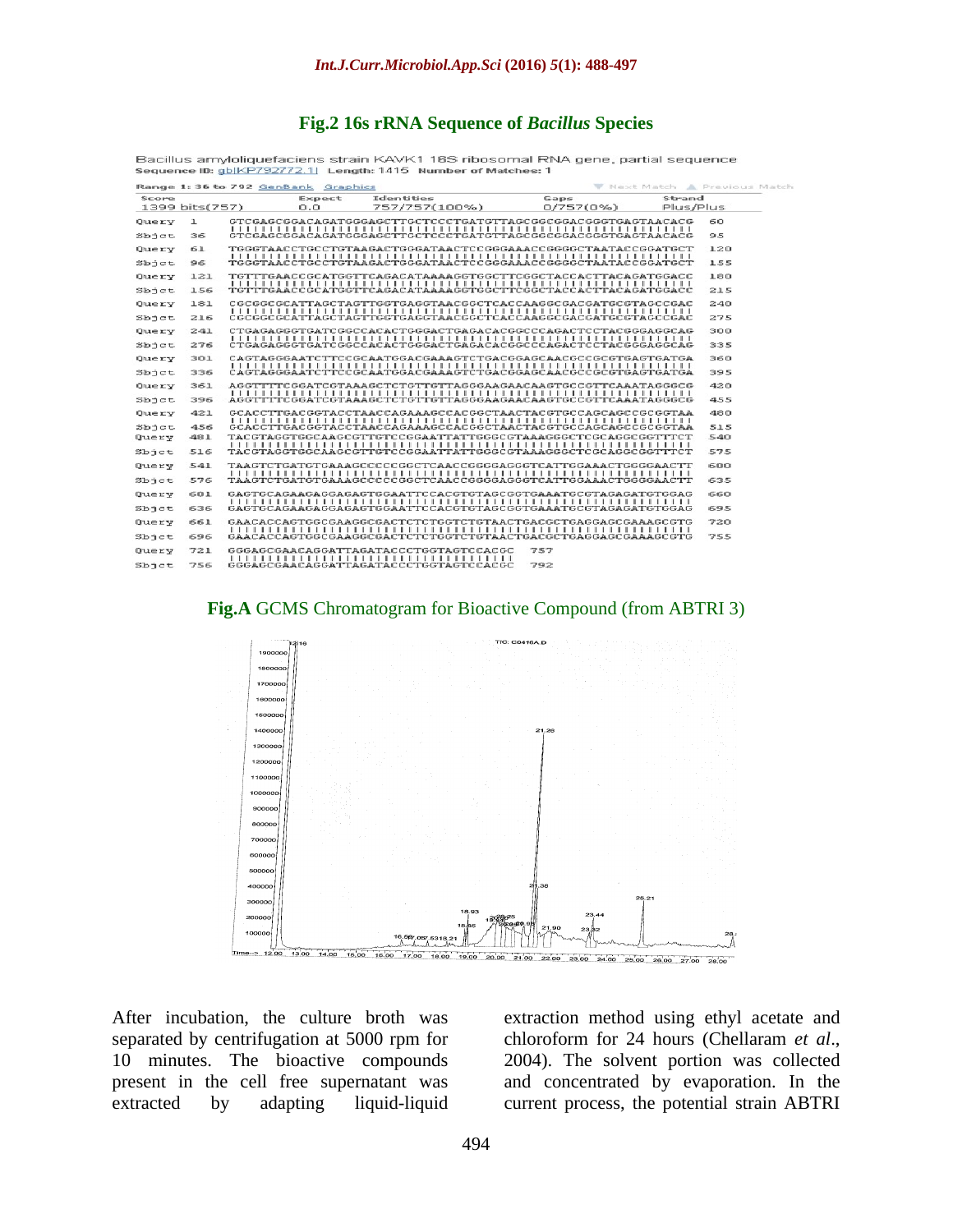3 was inoculated on the nutrient broth and compounds and number of distinct bands. incubated at 35°C for seven days. After The sheets were placed in closed iodine incubation, the culture broth was separated chamber to visualize the separated by centrifugation at 10,000 rpm for 15 minutes. The bioactive compounds present calculated. From the results, it was found in the cell free supernatant was been that the TLC profile of the crude extract of extracted by using ethyl acetate for 24 hours. ABTRI 3 showed distinct band with  $R_f$  value The solvent layer was collected and concentrated by evaporation.

commercially available silica gel coated gel coated sheet with the help of capillary tube. Then the chromatogram was developed using different solvent systems. After temperature for the complete drying of the plates. Then the sheet was kept in closed compound as clear spots. Subtilis with ZOI of 14mm at a

The present study was carried out with ethyl acetate as solvent. The crude extract was In conclusion, From the present study, it is subjected to purification by thin layer chromatography using precoated silica gel antibacterial activity and also antifungal sheets. The optimized solvent system fixed activity. The crude compound (from ABTRI for the crude compound, was as Ethyl acetate and Hexane in varying ratio. The against various bacterial pathogens. From crude compound was dissolved in 100µl of ethyl acetate and the sample was spotted at the bottom of silica gel sheet with the help various activities. It can be concluded that of capillary tube. Then the chromatogram was developed using Ethylacetate : Hexane solvent system. After running of the sample, possess appreciable antimicrobial activity. the sheet was air drying process without any Further, the structural studies of bioactive disturbance. Then the sheet was kept in UVtransilluminator to analyze the presence of

495

chamber to visualize the separated compound as clear spots and  $R_f$  values were 1.4, under UV illumination and iodine.

The crude extract was subjected to was tested for antibacterial activity by disc purification by thin layer chromatography diffusion method. 0.25 gm of crude extract (TLC) (Selvameenal *et al*., 2009) using was impregnated into the sterile filter paper chromatography sheets. To find out thebest plates inoculated with test bacterial solvent system to separate the crude pathogens. The diameter of the inhibition compound, the solvents such as methanol, zone was measured after 24 hours of chloroform, acetic acid, n-butanol, n-hexane incubation at 37°C (Balagurunathan and and water were used in different Subramanian, 1994). In the current study, proportions. The crude compound was Crude ethyl acetate extract was tested for dissolved in 200µl of ethyl acetate and the antibacterial activity by well diffusion sample was spotted at the bottom of silica method. 10mg/1ml of DMSO (Dimethyl running, the sheet was kept in room bacterial pathogens. The diameter of the iodine chamber to visualize the separated inhibition was observed against *Bacillus*  Crude ethyl acetate and chloroform extract disc, dried and placed over nutrient agar sulfoxide), and the extract was loaded in various concentrations in the wells over nutrient agar plates inoculated with test inhibition zone was measured after 24 hours of incubation at 37°C and maximum *subtilis* with ZOI of 14mm at a concentration of  $1000 \mu g/ml$ .

> evident that ABTRI 3 could exhibit both 3) extracted from ethyl acetate was effective the GC-MS technique it can be revealed that bioactive constituents are available with the organism *Bacillus amyloliquefaciens* isolated from the soil has been found to compounds can be done for future research.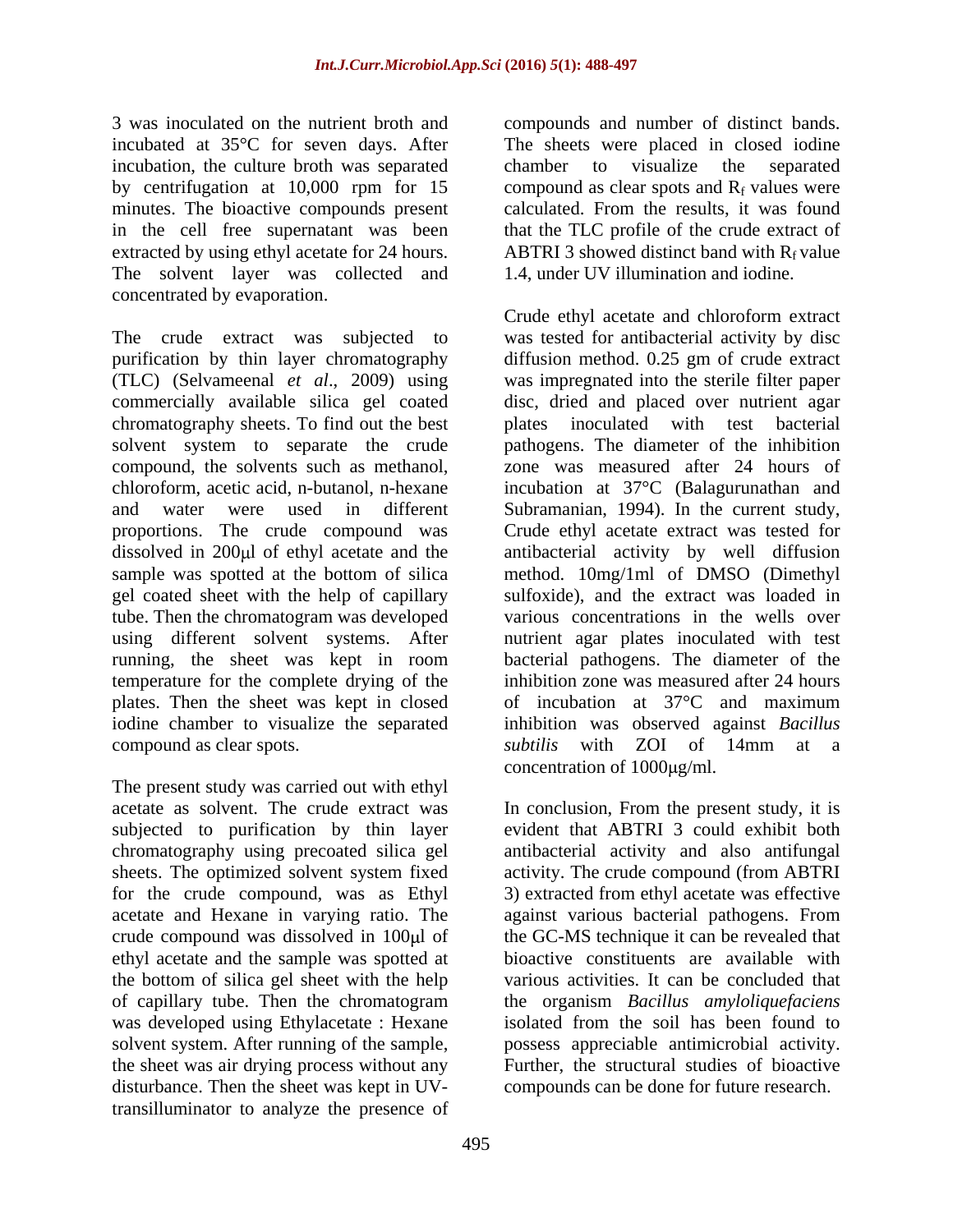GCMS analysis is mainly performed to understand the presence of bioconstituents 72(6), pp445-459 and the nature of the compound. Also, the studies possess with varying retention time<br>and peak area in terms of percentage Based purification, and functional and peak area in terms of percentage. Based on the presence of various compounds, compounds can be known. BMC entry a pertobacterium carotovorum. BMC

We express our gratitude to CVR labs<br>producing bacteria associated with Private Limited for providing technical and producing bacteria associated with support for our project requirements.

- Aktypis, A., Tychowski, M., Kalantzopoulos, 0040 in batch and fed-batch fermentation mode. *Antonie van Leeuwenhoek*, Vol
- Attimarad S. L., Ediga, G. N., Karigar, A. A., Shivanna, C. 2012. Screening, isolation and purification of antibacterial agents
- Bahig, A. E., Aly, E. A., Khaled, A. A. and characterization and application of bacterial population from agricultural <br>
Finantar S. Sashihara T. Sonomoto K. and soil at Sohag Province, Egypt. *Malaysian Journal of Microbiology*, Vol 4(2), pp
- Bernhard, K., Schrempf, H. and Goebel, pp85-106. resistance plasmids in *Bacillus cereus* and *Bacillus subtilis*. *Journal of bacteriology*, Vol 133(2), pp 897-903.
- Caldwell, B. A.2005.Enzyme activities as a component of soil biodiversity: a review. Pedobiologia, Vol 49(6), pp637-644. 99
- Carmichael, W. W. 1992. Cyanobacteria Gilbreth, S. E. and Gomuti, G. secondary metabolites-the cyanotoxins.

Journal of Applied Microbiology, Vol 72(6), pp445-459

- biological activities of individual intervelses bacteriocin produced by Chan, Y. C., Wu, J. L., Wu, H. P., Tzeng, K. C. and Chuang, D. Y. 2011. Cloning, purification, and functional characterization of Carocin S2, a *Pectobacterium carotovorum. BMC microbiology*, Vol 11(1), pp 99.
- Acknowledgement<br>
Thangaradjou, T. and Kannan, L. 2008.<br>
Thangaradjou, T. and Kannan, L. 2008. Choudhury, M., Sahu, M. K., Sivakumar, K., Inhibition of Actinomycetes to histamine producing bacteria associated Indian mackerel fish (*Rastrelliger kanagurta*, Cuvier, 1816). *Journal of Fisheries & Aquatic Science,* Vol 3(2).
- **References** De Mondena, J.A., S.A.J. Guttierrez, G. and Aggelis, G., 2007. Studies on 1993. Intracellular expression of bacteriocin (thermophilin T) production<br>
vitreoscillahaemoglobin
improves by *Streptococcus thermophilus* ACA-DC cephalosporinC production by R.AFalchini, J.L. Gallazo, D.E. Hughes,J.E. Bailey and J.F. Martin. 1993. Intracellular expression of vitreoscillahaemoglobin improves cephalosporinC production by *Acremonium chrysogenum*. Biotech., 11: 926-929.
	- 92(2), pp207-220. Demain, A. L. And Baltz, R. H., Davies, J. E. Karadi, R., Chandrashekhar, N. and and biotechnology (No.Ed. 3).ASM 2010. *Manual of industrial microbiology and biotechnology* (No.Ed. 3).ASM press.
	- from marine actinomycetes. September October 2014 GCMS *International Current Pharmaceutical Journal*, Vol 1(12), pp394-402. Cycas circinalis. L and *Ionidium* Amel, K. A. 2008. Isolation, Rev. Res., 28(2), Article No. 35, Pages: Dr. B. Senthil Kumar, Dr. J.Vijaya kumar., September – October 2014 GCMS Analysis of Bioactive Constituents from C*ycas circinalis.L* and I*onidium suffruticosum.Ging., Int. J. Pharm. Sci.* 197-201
	- 42-50. *FEMS microbiology reviews*, Vol 24(1), Ennahar, S., Sashihara, T., Sonomoto, K., and Ishizaki, A. 2000.Class IIa bacteriocins: biosynthesis, structure and activity. pp85-106.
	- W.1978. Bacteriocin and antibiotic Faramarzi MA, Fazeli M, Tabatabaei Yazdi M, Adrangi S, Jami Al Ahmadi K, Tasharrofi N and Aziz Mohseni, F 2009. Optimization of cultural conditions for production of chitinase by a soil isolate of *Massiliatimonae*. *Biotechnol*., 8: 93- 99.
		- Gilbreth, S. E. and Gomuti, G. A.2005.Thermophilin 110: a bacteriocin